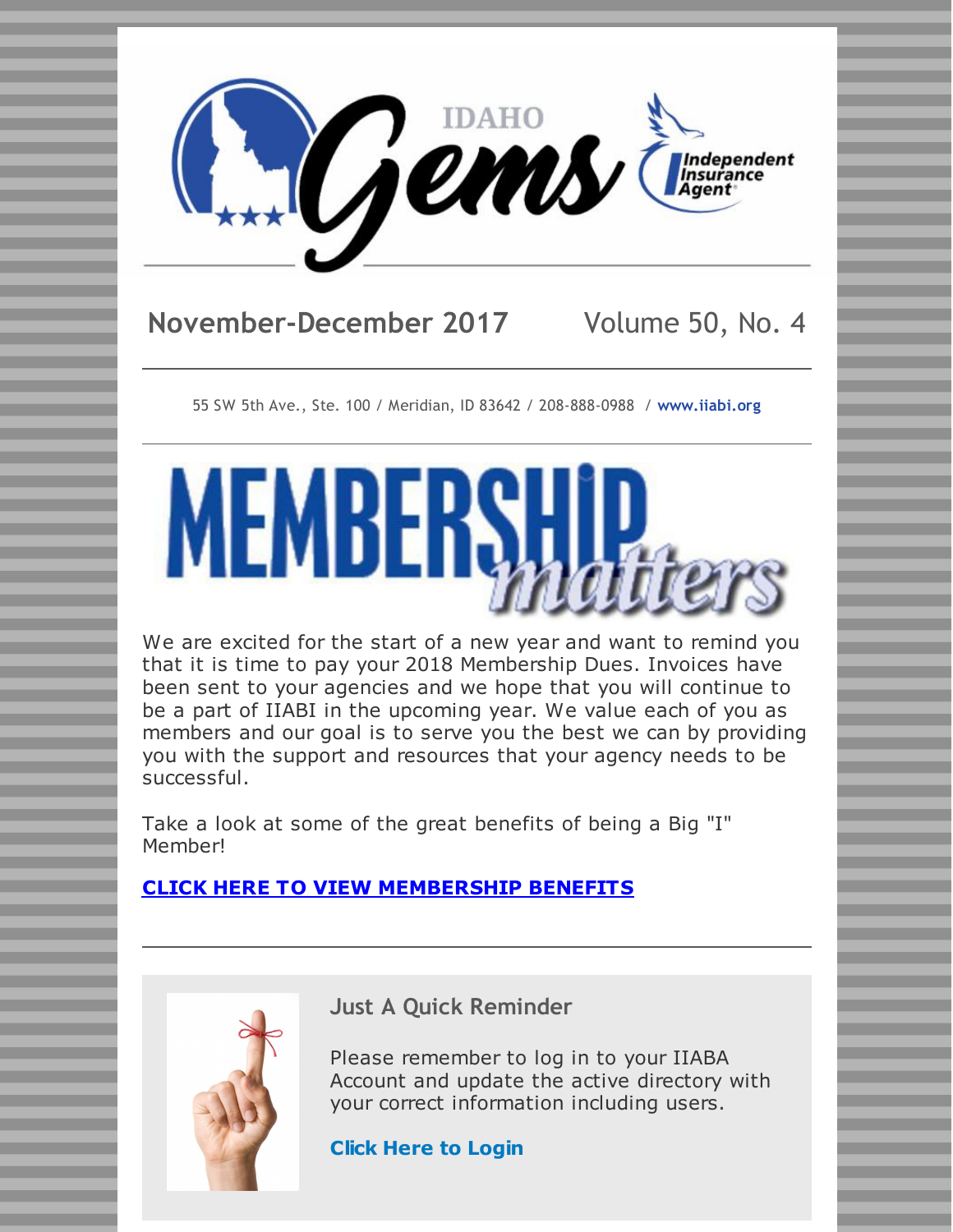# **Associate Membership**

IIABI counts on the support of our Associate and Affiliate partners throughout the year, including at our convention. We would like to recognize our 2017 partners and say THANK YOU!

#### **PLATINUM**

Liberty Mutual Safeco

### **GOLD**

Acuity Auto-Owners Insurance Burns & Wilcox Central Insurance Companies Idaho State Insurance Fund Mutual of Enumclaw Insurance Oregon Mutual Insurance Progressive Rothert Insurance Surplus Lines Association

#### **IDAHO GEM**

Berkley NorthPacific Capital Premium Financing CRC Swett EMC Insurance Grange Insurance Association ICRMP Imperial PFS Mapfre Nationwide Prime Insurance Company Risk Placement Services United Heritage Insurance

We hope that we can count on your continued support in 2018 as a Platinum, Gold, Silver or Associate Partner! To review the benefits of your membership [click](http://files.constantcontact.com/e55b1ff0201/5535c99b-3c40-48a6-a08f-fcac6d878617.pdf) here.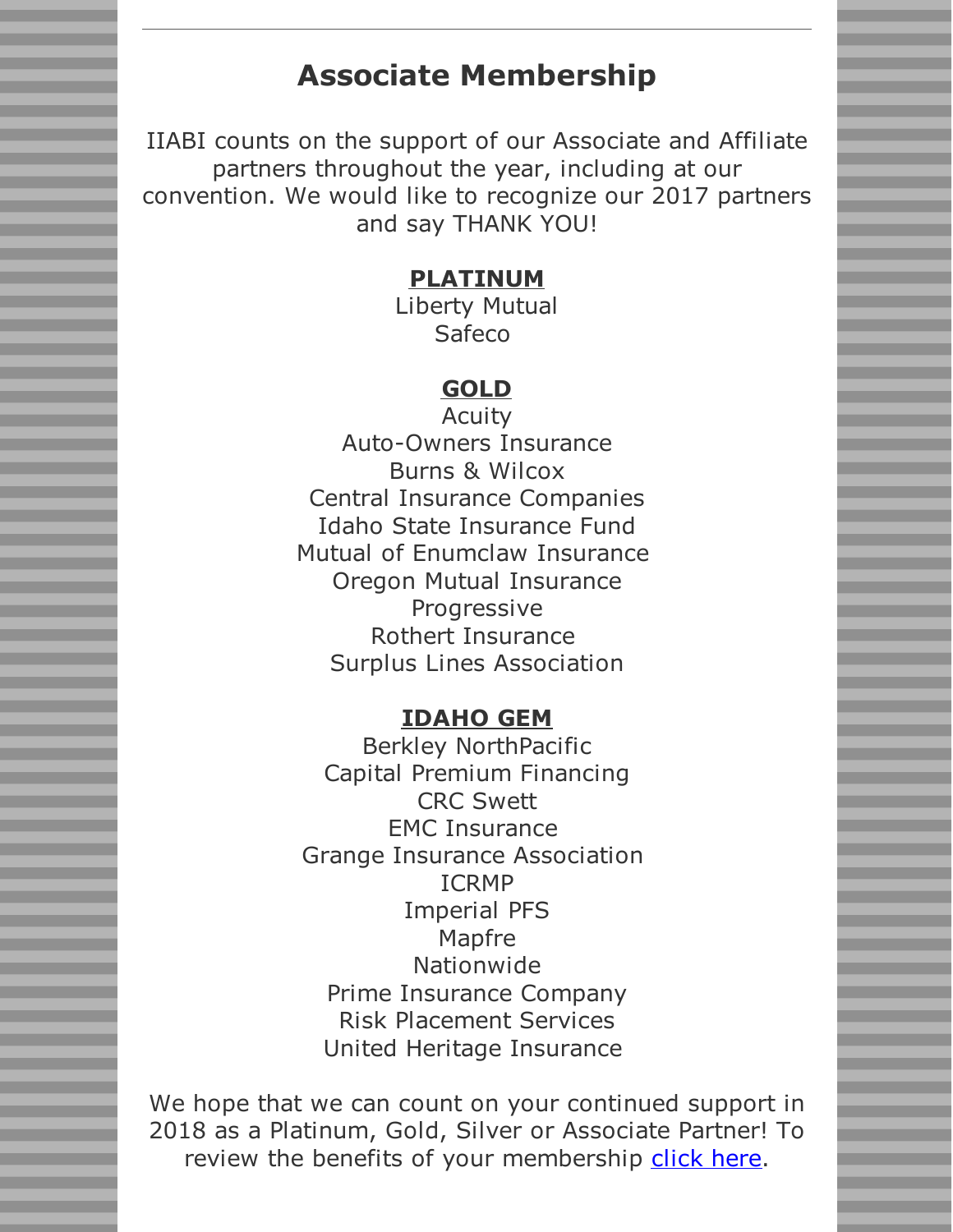# Thankyo



## **Free Member Plus Profiles on TrustedChoice.com** *AVAILABLE NOW!*

Would you like to have your agency show up higher in the agency listings on TrustedChoice.com? Now you can.

IIABI is working in partnership with TrustedChoice.com to get more insurance buyers to the website and connect them with your agencies. The best part is that because of that partnership, our members can receive an improved profile on TrustedChoice.com at no charge.

A Member Plus profile will provide your agency with the following benefits:

\* Your agency will show higher to consumers searching on TrustedChoice.com

\* Tell us which lines of business in both personal and commercial you want to write

\* Confirm your contact information to get opportunities to the right producers

\* Select the 2digit NAICS codes that represents your agency's niche markets \* The ability to add a custom about us statement

\* Access to your agency Dashboard do see and track the referrals you have received

All of these capabilities will enable your agency to start getting only the referrals you want from insurance buyers that you like.

It's Easy! Log in [here](https://iw.trustedchoice.com/login/#/) and click on "Sign in with IIABA" in blue text (under the orange button).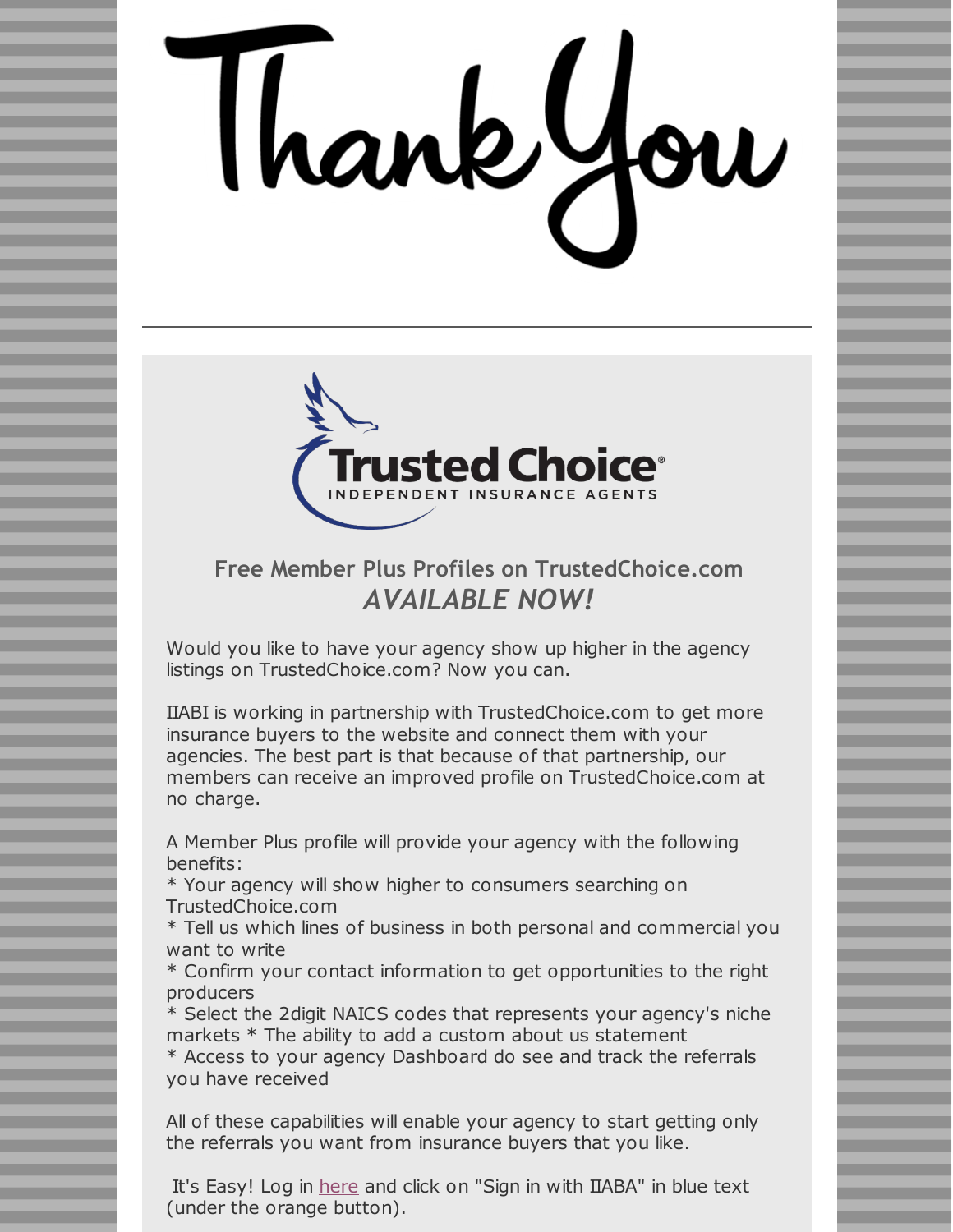Use your Big "I" username and password on the screen that says Welcome!

# Passing the Torch New Young Agent Chair

The board recently appointed a new Young Agent Chair, Rob Scully. Rob is stepping into this new role for 2018 and will be an honorary board member and serve as a liaison to our young agents.

Robert attended Gonzaga University and has lived in the Spokane / North Idaho area for the past twenty years. He is a licensed insurance



producer in Idaho and Washington and a licensed claims adjuster in 22 states.

He started his career in insurance in 2010 at the Spokane service center for Travelers Insurance. During his stint at Travelers he met his wife Jennifer, who also worked in personal lines agency support.

Robert started Lake City Insurance, a scratch agency, at the start of 2017 with an office in Hayden Lake, Idaho. In the midst of a demanding first year he also worked on catastrophe claims in Florida for two months following Hurricane Irma.

"I am exceptionally excited to serve with the IIABI and connect with our young agency members across our state," said Robert.

IIABI would like to thank Emily Koleno, who has been serving as the young agent chair for the last several years. Emily will continue to stay involved with Big "I", coordinating our 2018 Jr. Golf Tournament and serving on our Marketing and Membership Committee. Thank you, Emily, for all of your hard work!



#### **A New Year, A New Look**

The Membership and Marketing Committee has been working for the last six months on a new look for IIABI. Many of you may have seen the new logo displayed at convention.

Starting January 1, make sure you visit [www.iiabi.org](http://www.iiabi.org) to check out our newly redesigned website. We are excited to start 2018 with a fresh new look!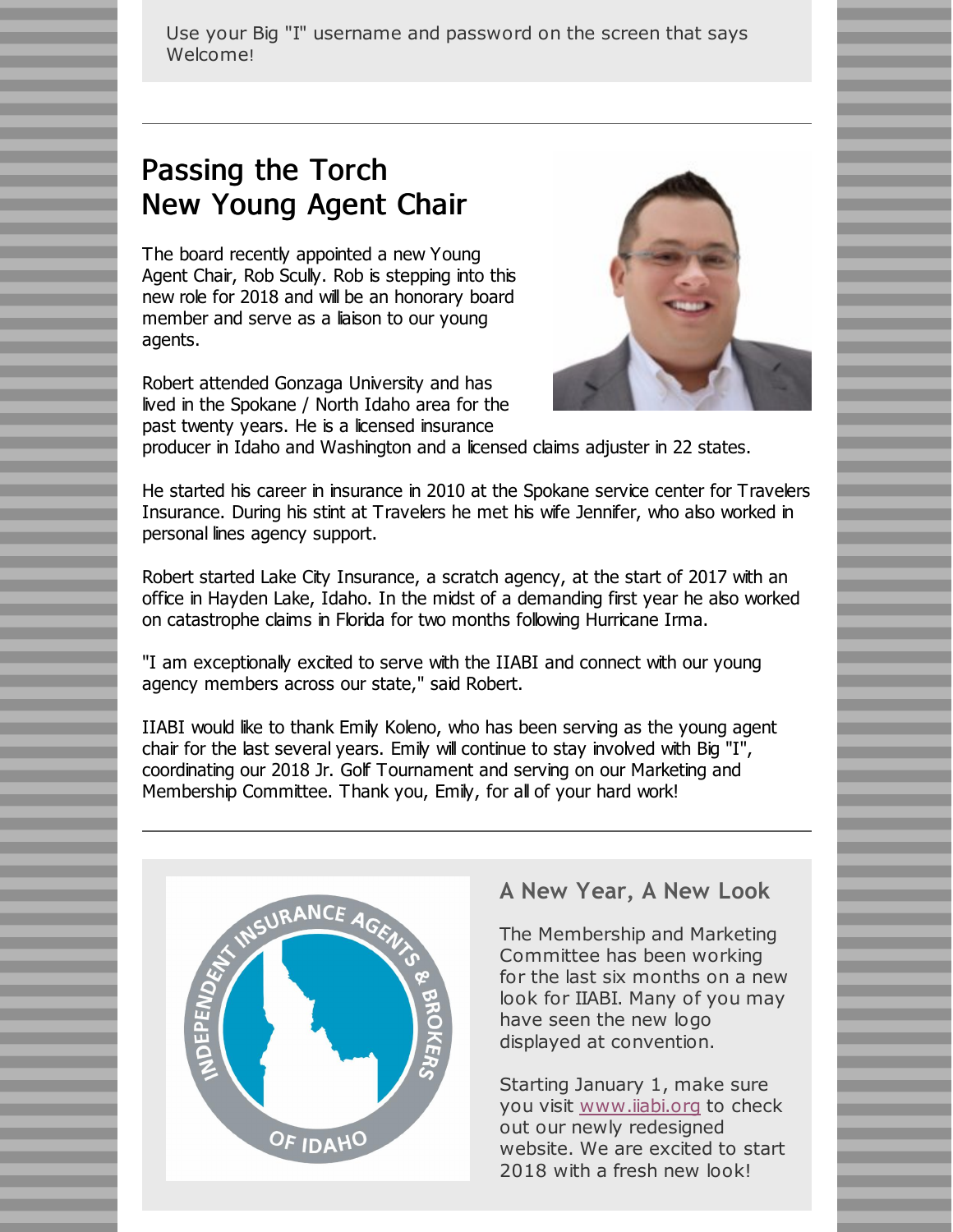

**URGENT - Idaho Agents, if you have contributed to Insurpac in 2017, THANK YOU!**

We are now in the final two weeks for 2017 contributions and are about \$400 short of our goal. Idaho has earned InsurPac Eagle Award status for the past two years and we can do it again with your help. Please consider making a donation *this week* using this link:

### <http://www.insurpac.com/form>

Donations can be made from a personal credit card and only takes a few seconds. If you have donated already please encourage all other agents in your office to consider a donation for 2017. The money InsurPac raises benefits all Trusted Choice - Independent Agents and ensures our voices are heard in Washington DC.

Any questions please contact Mike Martin Jr - Idaho InsurPac Chair (208)743-6543.

Thank you for your continued support of Insurpac.

**Jay Martin,** *Insurpac Chairman*

Mark your calendars for these upcoming events:

- Big "I" Legislative Conference  $\circ$  May 18-20, 2018
	- Washington D.C
- Big "I" State Convention